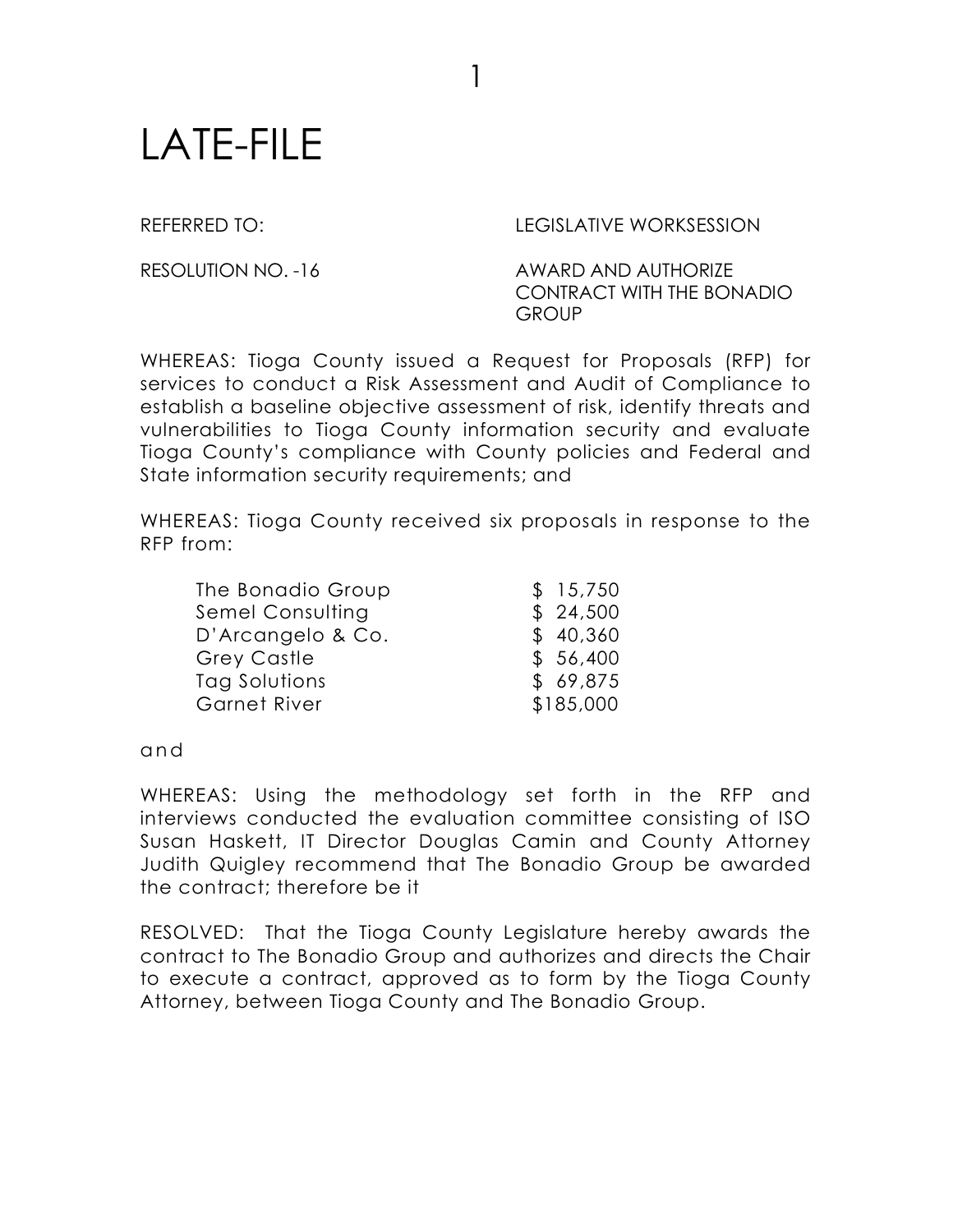RESOLUTION NO. -16 AUTHORIZE THE SALE OF COUNTY OWNED PROPERTY LOCATED IN THE TOWN OF BARTON TO RUTHANNE DOBRZENSKY- SCRIVENER & GERALD BRIAN DOBRZENSKY

WHEREAS: Property located in the Town of Barton transferred to Tioga County, identified as Tax Map number 123.00-1-7.113, parcel number 1845 owes, 2014 and 2015 taxes and is past the last date of redemption; and

WHEREAS: The County has been approached by Gerald Brian Dobrzensky and Ruthanne Jo Dobrzensky, who has made an offer to purchase back their property for \$1,500.00, "as is", thereby placing the property back on the tax rolls; be it therefore

RESOLVED: That the Chair of the Tioga County Legislature be and hereby is authorized to sign and record on receipt of \$1,500.00 and recording costs of \$185.00, a Quit Claim Deed conveying the property transferred to Tioga County, located in the, Town of Barton, identified on the Town of Barton Tax Map as number 123.00-1-7.113 parcel number 1845, to Gerald Brian Dobrzensky and Ruthanne Jo Dobrzensky or assigns.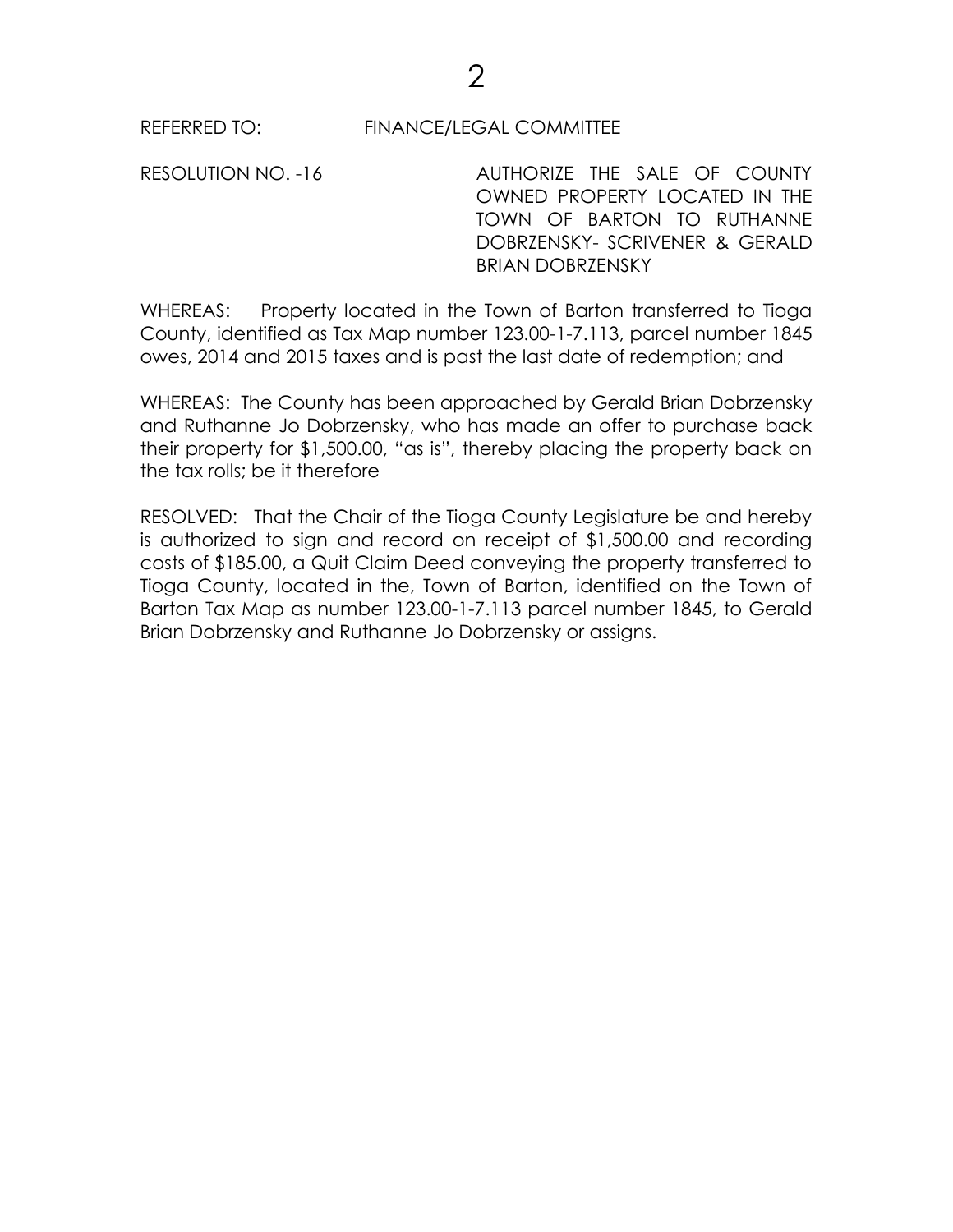RESOLUTION NO. AUTHORIZE THE SALE OF COUNTY OWNED PROPERTY LOCATED IN THE TOWN OF TIOGA TO CHARLES BROWNE

WHEREAS: Property located in the Town of Tioga transferred to Tioga County, identified as Tax Map number 127.00-1-26, parcel number 662 owes 2014, 2015 and 2016 taxes and is past the last date of redemption; and

WHEREAS: The County has been approached by Charles Browne, who has made an offer to purchase back his property for \$2,100, "as is", thereby placing the property back on the tax rolls; be it therefore

RESOLVED: That the Chair of the Tioga County Legislature be and hereby is authorized to sign and record on receipt of \$2,100 and recording costs of \$310.00, a Quit Claim Deed conveying the property transferred to Tioga County, located in the, Town of Tioga, identified on the Town of Tioga Tax Map as number 127.00-1-26 parcel number 662, to Charles Browne or assigns.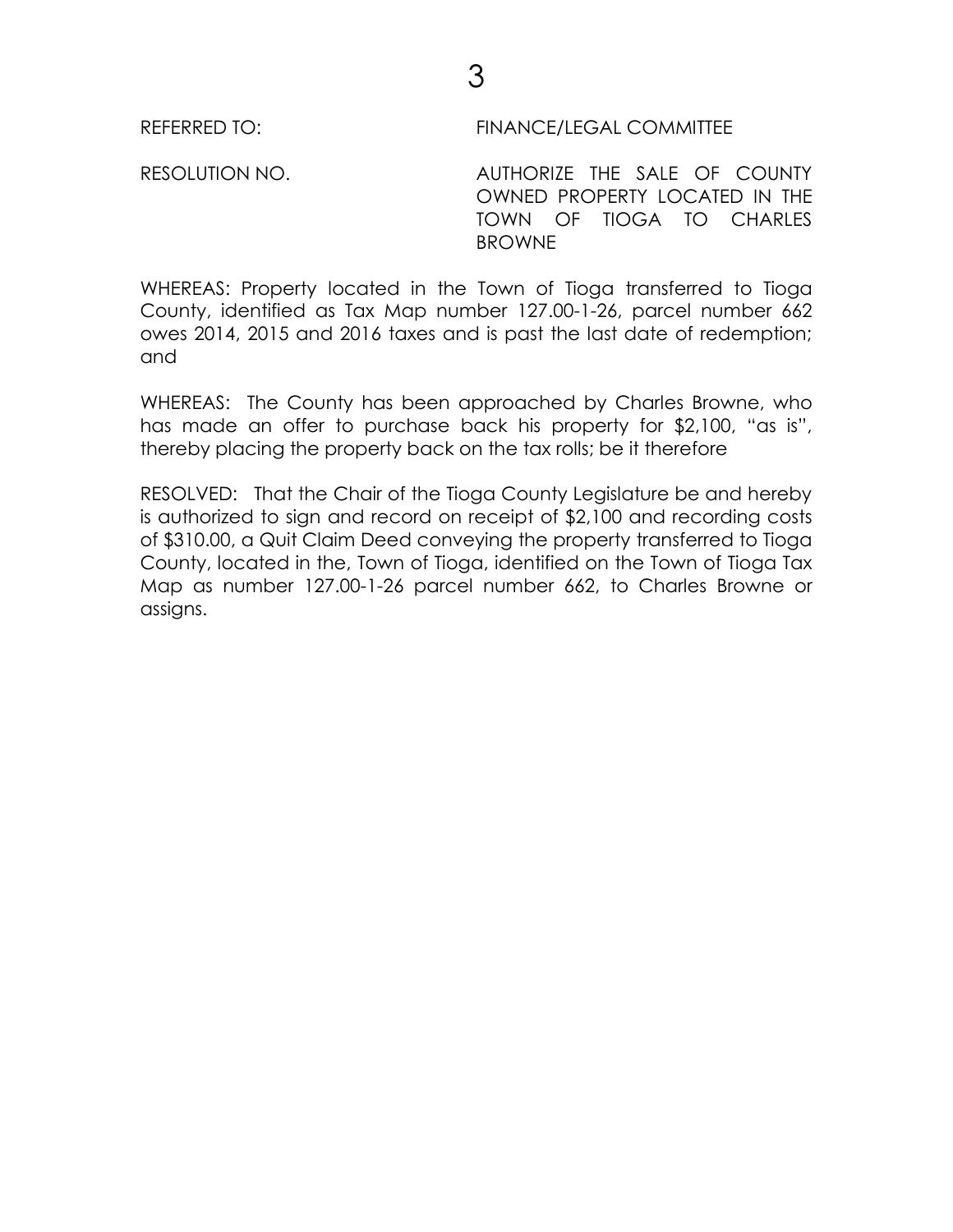RESOLUTION NO. AUTHORIZE THE SALE OF COUNTY OWNED PROPERTY LOCATED IN THE TOWN OF CANDOR TO STEVEN T **MANNING** 

WHEREAS: Property located in the Town of Candor transferred to Tioga County, identified as Tax Map number 27.03-1-75, parcel number 1250 owes 2014, 2015 and 2016 taxes and is past the last date of redemption; and

WHEREAS: The County has been approached by Steven T. Manning, who has made an offer to purchase back his property for \$14,000, "as is", thereby placing the property back on the tax rolls; be it therefore

RESOLVED: That the Chair of the Tioga County Legislature be and hereby is authorized to sign and record on receipt of \$14,000 and recording costs of \$185.00, a Quit Claim Deed conveying the property transferred to Tioga County, located in the, Town of Candor, identified on the Town of Candor Tax Map as number 27.03-1-75 parcel number 1250, to Steven T. Manning or assigns.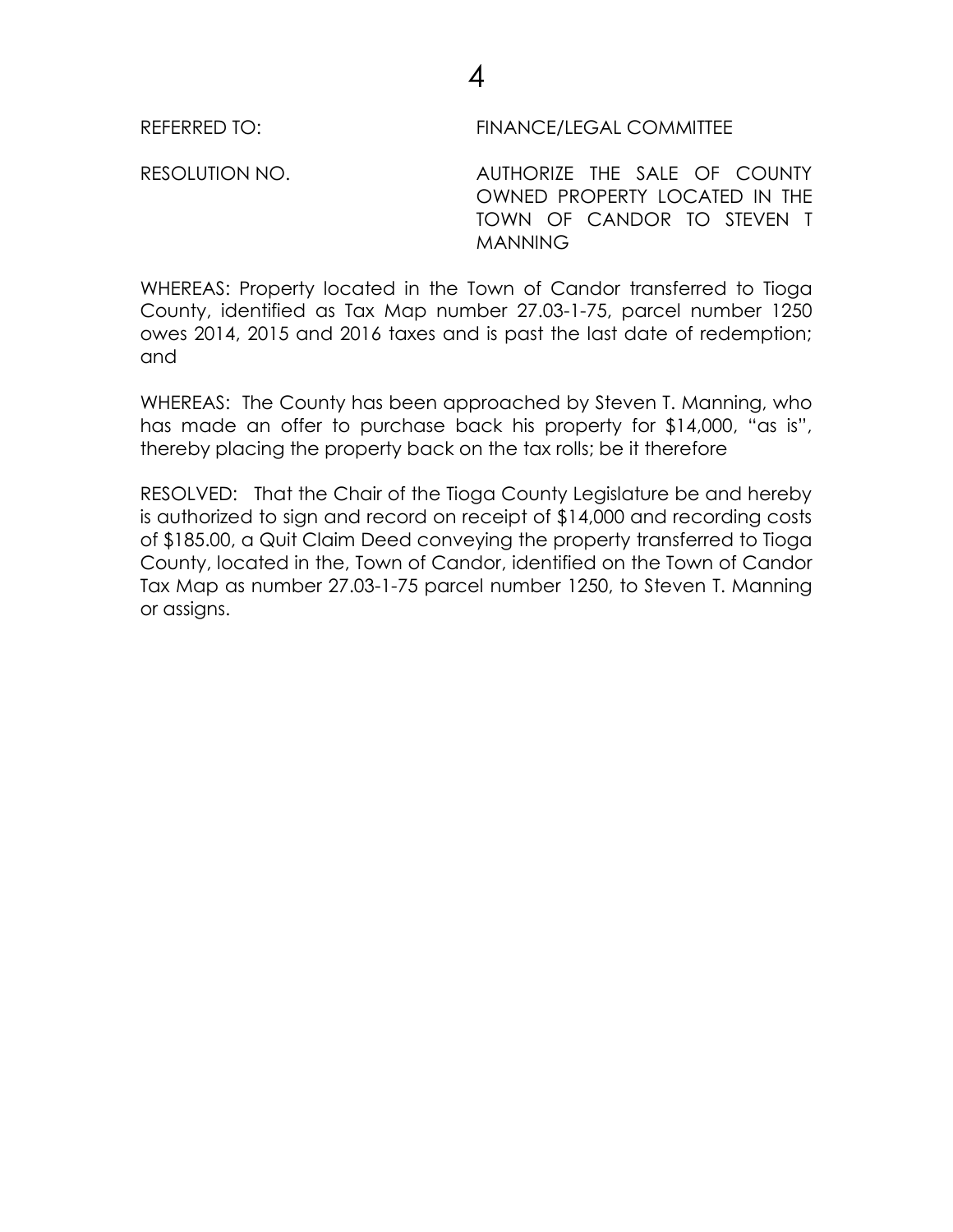## RESOLUTION NO. AUTHORIZE SALE OF COUNTY OWNED PROPERTIES ACQUIRED FOR DELINQUENT TAXES

WHEREAS: Tioga County is the owner of numerous properties which it has acquired for delinquent taxes, which are surplus to the County needs; and

WHEREAS: It is the intent of the Tioga County Legislature to place the properties back on the tax rolls; be it therefore

RESOLVED: That the following properties be sold at public auction to be held in the Edward D. Hubbard Auditorium in the Ronald E. Dougherty County Office Building, 56 Main Street, Owego, New York on August 4, 2016 at 6:00 p.m. conducted by Manasse Auctioneers.

Town of Barton:

144.00-1-19.10, Henry W. Campbell 166.19-4-17, Timothy B. Pipher & Belinda M Pipher 166.18-2-2, Debra L. Rumsey 166.16-3-55, Charles T. Zimmer III 166.15-4-12, Robert M Schultz

Town of Berkshire 31.07-1-9, Raymond G. Ceurter&Barbara J. Ceurter 22.00-2-18.22, Richard C. Hulbert

Town of Candor: 73.00-1-34.60, Robert V. Fattibene 38.00-1-23, Robert J. Johnson 70.00-1-9, Robert E. Schumacher 61.09-2-31, Frank Sorrentino 37.00-1-16.10, Frank Sorrentino

Town of Newark Valley: 55.00-1-6.90, Anatoly Atamansky 42.00-1-46.20, David Clark & Julie Knapp Clark

Town of Owego: 96.00-2-30.2, Patrick J. Bidwell & Krista L Stepanovsky 128.08-7-81, Sonja Mammen 85.00-1-54, Anna M. Marini